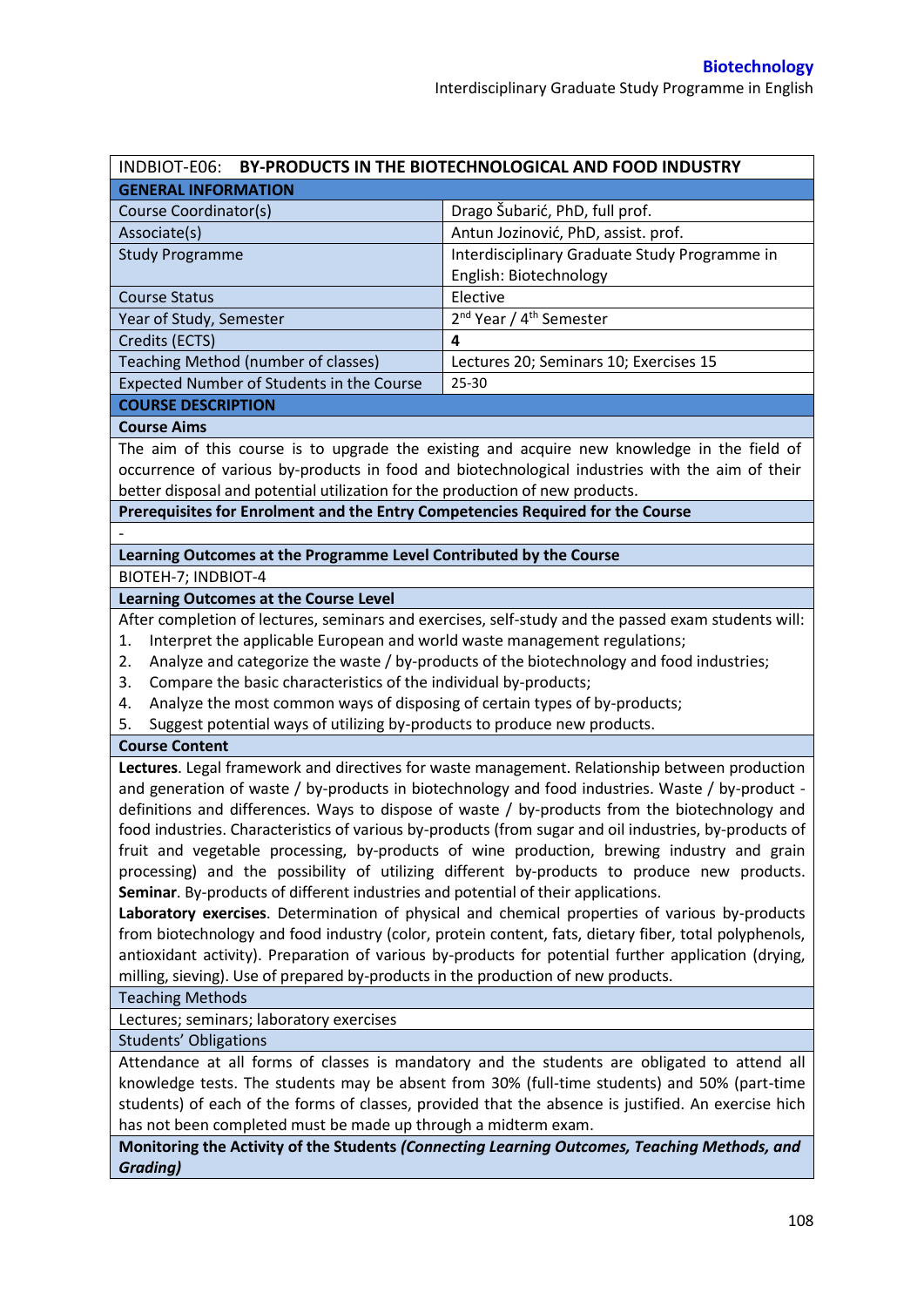**Biotechnology** 

Interdisciplinary Graduate Study Programme in English

| <b>Class-related</b>    | <b>ECTS</b> | <b>Learning</b> | <b>Student activity</b>        | <b>Evaluation</b>                  | <b>Grade points</b> |      |
|-------------------------|-------------|-----------------|--------------------------------|------------------------------------|---------------------|------|
| activity                |             | outcome         |                                | method                             | Min.                | Max. |
| Attending classes       | 0.125       | $1 - 5$         | Attendance at<br>classes       | Keeping<br>records                 | 5                   | 10   |
| <b>Seminars</b>         | 0.75        | $1 - 5$         | Seminar work<br>preparation    | Presentation<br>of seminar<br>work | 10                  | 20   |
| Laboratory<br>exercises | 0.125       | $1 - 5$         | Attendance at<br>exercises     | Laboratory<br>exercises<br>report  | 5                   | 20   |
| Final exam              | 3           | $1 - 5$         | Studying for the<br>final exam | Written and<br>oral exam           | 30                  | 50   |
| <b>Total</b>            | 4           |                 |                                |                                    | 50                  | 100  |

## Evaluation of the written part of the final exam

| Percentage of correct answers (%) | Grade |
|-----------------------------------|-------|
| >95.00                            | 50    |
| 90.00-94.99                       | 47    |
| 85.00-89.99                       | 45    |
| 80.00-84.99                       | 40    |
| 75.00-79.99                       | 38    |
| 70.00-74.99                       | 35    |
| 65.00-69.99                       | 33    |
| 60.00-64.99                       | 30    |

## *Forming the final grade:*

The points granted for the final exam are added to the grade points awarded during class attendance. The grading process is conducted by absolute distribution, i.e. based on total achievements, and compared to the numerical system in the following manner:

A – Excellent (5): 90-100 grade points; B – Very Good (4): 80-89.99 grade points; C – Good (3): 65- 79.99 grade points; D – sufficient (2): 50-64.99 grade points

| Mandatory Literature (available in the library and via other media) |               |                  |  |  |  |
|---------------------------------------------------------------------|---------------|------------------|--|--|--|
| Title                                                               | Number of     | Availability via |  |  |  |
|                                                                     | copies in the | other media      |  |  |  |
|                                                                     | library       |                  |  |  |  |
| Nigam PS, Pandey A. Biotechnology for Agro-Industrial Residues      |               |                  |  |  |  |
| Utilisation. Springer, 2009.                                        |               |                  |  |  |  |
| <b>Additional Literature</b>                                        |               |                  |  |  |  |

## **Additional Literature**

Oreopoulou V, Russ W. Utilization of By-Products and Treatment of Waste in the Food Industry. Springer, 2007.

Chandrasekaran M. Valorization of Food Processing By-Products. CRC Press, 2013. Scientific and professional papers (available online)

**Quality Assurance Procedures Designed to Ensure the Acquisition of Outcomes and Competencies**

Anonymous, quantitative, standardised student survey on the course and the teacher's work